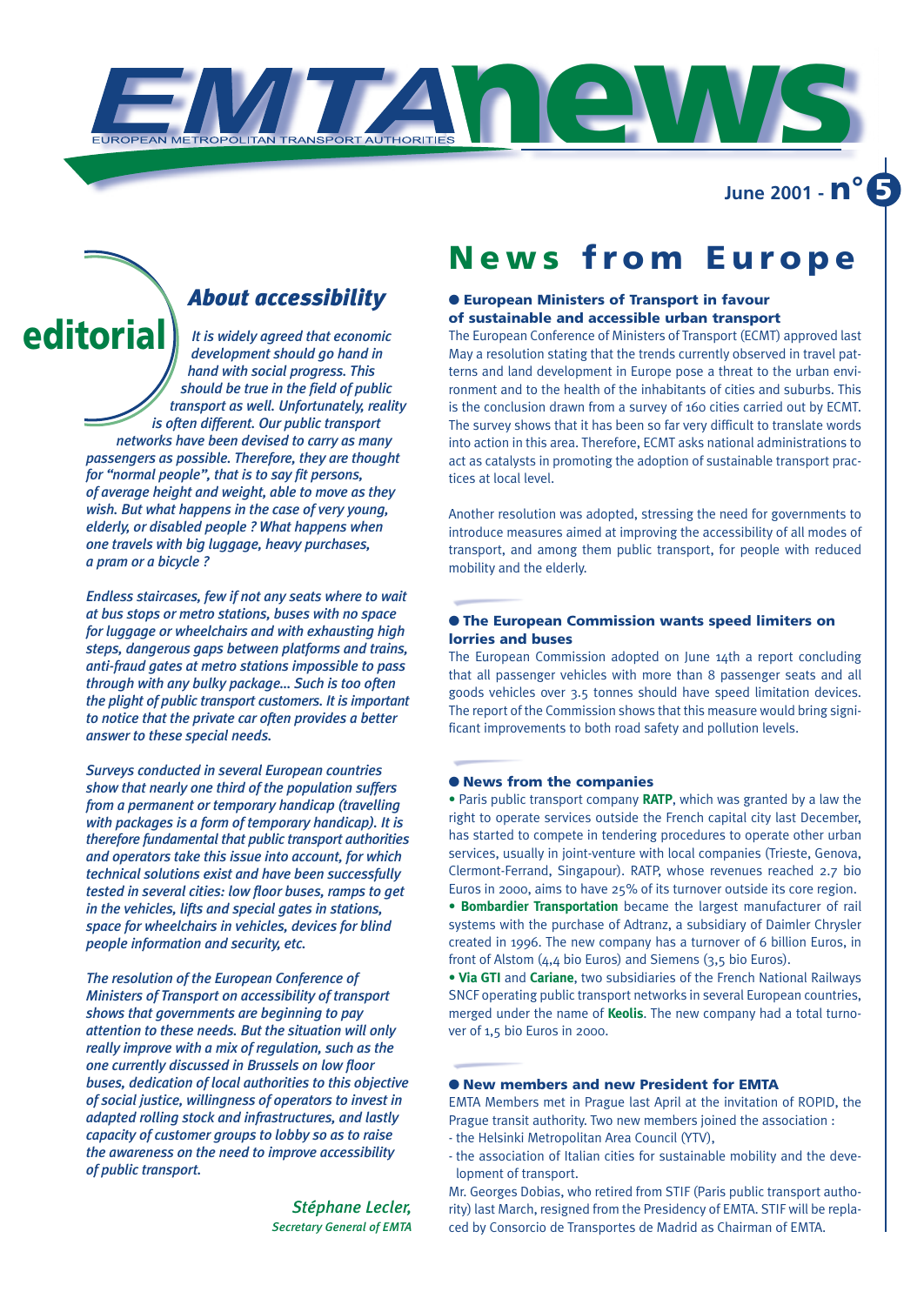# **News from the cities**

#### ● **Towards a strategic land use and transportation body in Dublin**

A consultation paper published in March by the Irish Government proposes to establish a new institution responsible for strategic land use and transport planning, regulation of the public transport market and allocation of State finance for transport in the Greater Dublin Area.Organisations and individuals were invited to comment on these proposals. These comments are now being considered by the Government.

#### Its missions would be :

- preparation and regular review of an integrated long term (15 to 20 year) land use and transportation strategy for the metropolitan area
- adoption of a medium term (5 to 7 year) transport implementation programme and short term ( $2$  to  $3$  year) action plans
- monitoring the implementation of the strategy, programme and plans, with appropriate performance indicators
- using its enforcement powers to ensure that the implementing agencies (local authorities, public transport providers, Railway Procurement Agency, etc.) act in a way which is consistent with its strategy and deliver on the implementation programme
- allocating finance from the Government to transport services through public service contracts
- carrying out works itself when it considers it more convenient, expeditious or economical to do so
- promoting an integrated public transport network, regulating fares and encouraging increased public transport use

This strategic body would be governed by an Executive Board and would have a Council of local authorities, social partners and the Irish Government. The objective is to have a Bill creating this new body prepared next Autumn.

### **http://www.dto.ie**

#### ● **"Don't choke London" campaign**

The Mayor of London launched in June the "Don't choke London" campaign, part of a British national campaign aimed at raising public awareness of the problems of congestion and pollution caused by the current unsustainable growth in road traffic. Stressing the fact that "London is one of the world's busiest capitals. It is also one of the most congested", Ken Livingstone presented the policies carried out so as to foster alternative modes of transport. As well as almost 1000 miles of signed cycle routes, simplified bus fares and the recent reduction

in the price of One Day and 7 day Bus Passes, London businesses are also contributing to this policy by moving over to Green Commuter Plans and encouraging employees to reduce their car use. **http://www.transportforlondon.gov.uk**

#### ● **Public transport development projects in Helsinki metropolitan area**

The Helsinki metropolitan area is the only major-sized city conurbation in Finland with almost one million inhabitants. In 2000, 315 million passengers used its public transport services.

During the period 2000-2004, public authorities will invest heavily in public transport infrastructure: 100 mio € for railways, 40 mio € for bus routes, 85 mio € for network terminals, 10 mio  $\epsilon$  for tramways, 6 mio  $\epsilon$ for information,  $14 \text{ mi} \in \text{for park}$  and ride facilities and 35 mio  $\epsilon$  for the travel card.

#### **Main projects will include:**

#### **• new rail services**

In 2002, the City Rail link from Helsinki to north-west suburbs will be inaugurated.

#### **• new quality bus routes**

A new cross-town bus link with special vehicles running at very frequent intervals and operating on own lanes with specially equipped stops and information system will start its operations in 2002.

#### **• electronic ticketing**

A travel card project is under way. The present cardboard tickets will be replaced by electronic contactless smart cards. The first implementation phase began in December 1999. The distribution of travel cards to passengers will begin in the autumn of 2001. **http://www.ytv.fi**

#### ● **Paris: increased patronage and first results of contracts signed with transport operators in 2000**

Traffic increased strongly in public transport in the Ile-de-France Region in 2000 (+4,7% for RATP and +5,5% for SNCF), accelerating a trend witnessed since 1995. With 2.6 billion trips, RATP had its highest traffic since it was created in 1948. For SNCF, traffic level was close to that of the beginning of the 1990's with 10 billion passenger-km.

RATP received from STIF a bonus of 9.14 mio Euros for the good quality of its services in 2000 (92% of the maximum bonus possible) while SNCF was awarded a fine of 1.9 mio Euros for its bad results in terms of regularity of trains in the region. **http://www.stif-idf.fr**

#### ● **Towards a third underground line in Rome**

The new Line C of Rome underground is an ambitious project which aims both to improve the supply of public transport in the Italian capital city and to foster projects of urban renewal all along the route with a redesign of public spaces, an improvement of the environment (squares, gardens) and a reorganisation of surface public transport .

The line – 32km long with  $42$  stations – will cross the whole city like a backbone following a north-west / south-east direction and will serve some of the main monuments (Vatican city, Coliseum, Basilica San Giovanni). It will provide two interchanges with underground line A and one with line B, two with the regional railways and two with urban tramways. Trains will carry 1,200 persons every 3 minutes, at a commercial speed of 35 km/h (including stops at stations). Regularity and security will be monitored by the ATPsystem, which will manage the minimum distance between trains.

The route, wholly underground, will be built under the archaeological layer, at a depth varying from 20 to 35 metres. It will consist in two single-track tubes. The first section (7.5km and 9 stations between San Giovanni and Alessandrino) will cost 0.92 billion  $€$ , and will be funded by the Italian State (60%) and the Municipality of Rome (40%).

**http://www.comune.roma.it/dipVII**

#### ● **"S-Bahn Vision" in Zurich**

Railway traffic increased strongly in the 1990's in the Canton of Zurich (+30% for all services and +100% on the line to the airport). In this context, the Canton authorities asked ZVV, Zurich public transport authori-

ty, to devise a new concept of S-Bahn (regional railways) services. The resulting "S-Bahn Vision", whose motto is "direct and fast", was devised by ZVV in co-operation with the Swiss National Railways SBB so as to attract at least 25% more customers. This will be achieved thanks to :

- faster lines connecting communities in the canton of Zurich with the centres
- higher frequencies with 15 minute intervals for services connecting large communities and communities close to the city of Zurich
- direct services between the main housing and job areas

This will need doubling of some tracks as well as extensions of the network on the corridor Zurich-Winterthur. The most urgent of these works will be completed by 2006. The new Zurich station, which shall open in 2012, will allow the next steps to achieve the goals of the S-Bahn-Vision. **http://www.zvv.ch**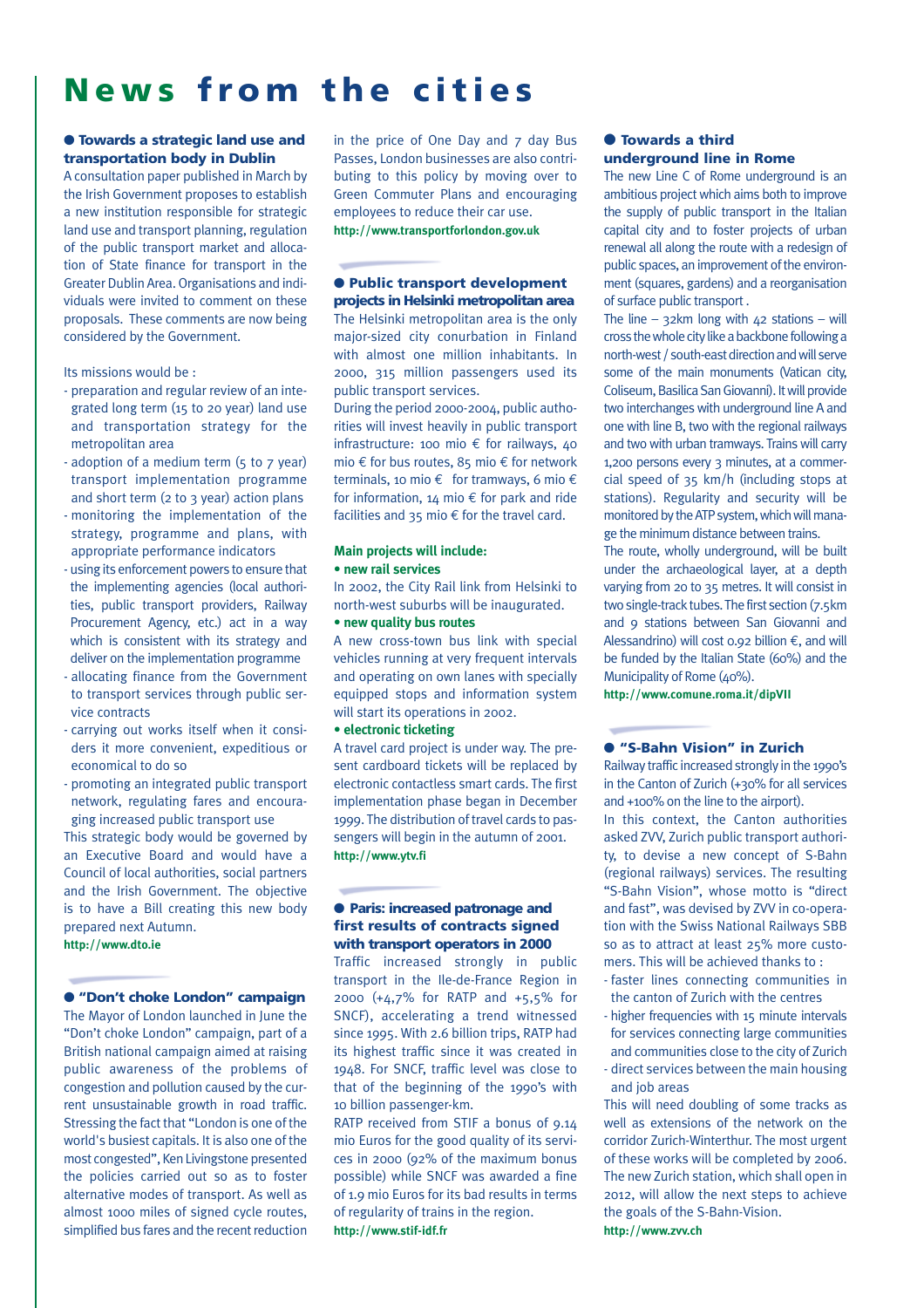# **Analysis**

### **How integrate tariffs and transport conditions? The Prague experience**

**Prague Integrated Transport (PIT) system was established in 1996 after two years of preparations. It provides a co-ordinated transport service offer of individual transport operators (co-ordinated timetables) and a single transfer tariff enabling passengers to make their trips using a single ticket. PIT system includes metro lines, tram and bus routes, urban and suburban rail segments in Prague region and suburban bus routes.**

#### • Integration of tariff and transport conditions

The first step in preparing integration was to elaborate a new integrated tariff applicable to the entire planned area. This tariff was based on fare zones, with a limited time validity of single tickets. Fare rates were based on urban tariff level.

The following scheme was implemented:

• Transfer of public bus lines to the regime of urban transport regulations and introduction of an integrated tariff to these lines, including unification of passenger processing system.

• Negotiation of validity of an integrated tariff on trains of Czèch Railways within the area covered by PIT system. Nevertheless, both railway transport regulations and tariff of Czech Railways remained in force, which means that there are concurrent tariffs.

The basis of the integration process was established through the introduction of a single tariff for all types of transport and of urban transport conditions to suburban bus lines which have been transferred to PIT system following negotiations with municipalities and district authorities as subsidy payers.

There are still differences in transport conditions for urban bus transport, intercity bus transport and railway transport which are set by legislation. However, this situation has been gradually improving as new transport legislation offers solutions of some problems or enables to solve them on a contractual basis.

Quality of transport co-ordination is also determined by a consistent approach to solving the problem of particular tariff and transport conditions. It is crucial not to weaken the effect of co-ordinated transport offer by unnecessary measures, such as e.g. different discounts, conditions for transportation of luggage, etc.

### • Prague integrated transport tariff

Until 1996 urban public transport tariff had

been based on a non-transfer principle. Only the introduction of a transfer tariff and a new advanced passenger processing system enabled to develop an integrated transport system in Prague and the surrounding region.

Current PIT Tariff is based on a transfer principle, time periods and zones. The Prague capital covers two fare zones and the surrounding region is divided into five external zones  $(1, 2, 3, 4, 5)$  which are 5 - 7 km wide. Division of the surrounding area into zones is designed to prefer railway transport and respect local transport relationships within acceptable economic bounds.

Basic fare enables to change mode and is valid for two fare zones for 60 min. or 90 min. in offpeak periods. Data about a particular commencement of validity period, identification of the initial fare zone and other identification codes are printed on tickets in validating machines.

Non-transfer tickets are designed for short-distance trips, allowing passengers to travel through one boundary of a fare zone. In surface, transport time validity is 15 minutes. On the metro it is extended to 30 minutes and passengers can use such tickets for a distance of no more than five stations with a possibility to change between metro lines.

Season tickets (monthly and quarterly) are divided into season tickets designed for the area of the capital and for external zones. "Flexible tickets" with an optional commencement of validity period have been gradually introduced.

Tickets for the area of the capital include short-term season tickets for 24 hours, 3 days, 7 days, 15 days as well as return and one-day tickets for users of P+R facilities with the aim to motivate private car users to use public transport.

Discounts are imposed either by the state (student discounts - 50%, children from 6 to 15 years - 50%, holders of cards issued

to disabled persons) or by the city (pensioners - 50%, children from 6 to 15 years - 25% for season tickets). Although the scope and amount of discounts is set by the Ministry of Finance, such discounts are not compensated to transport operators by the state and they increase demands for loss coverage from resources of the city.

An in-depth audit of economic management of Prague Public Transit Co. Inc. recommended that discounts be funded by Social sector subsidies and not by Transport funds, which are only used to compensate for deficit of operations.

#### • Tariff Agreement

The Tariff Agreement is a document dealing with fares, distribution of revenues from fare and financial relationships between transport operators with respect to ticket inspection. The Agreement is negotiated between ROPID and all transport operators of Prague integrated transport (PIT).

Based on this Agreement, tickets of Prague Public Transit Co. Inc. are accepted as PIT tickets. Accordingly, any of the transport operators provides transport services within his contracted scope of performance to passengers having such tickets. At the same time, transport operators authorise Prague Public Transit Co. Inc. to print and distribute tickets used within PIT system. This authorisation aims to minimise costs of printing and distribution of tickets.

The most complex part of the Tariff Agreement is how to pay for transport performance (service) provided, i.e. distribution of revenues from fare among individual transport operators within PIT system, including Czech Railways.

The last important issue solved by the Tariff Agreement is funding of a joint PIT ticket inspection, performed by ticket inspectors of Prague Public Transit Co. Inc.

**E-mail: bobrova@ropid.mepnet.cz**